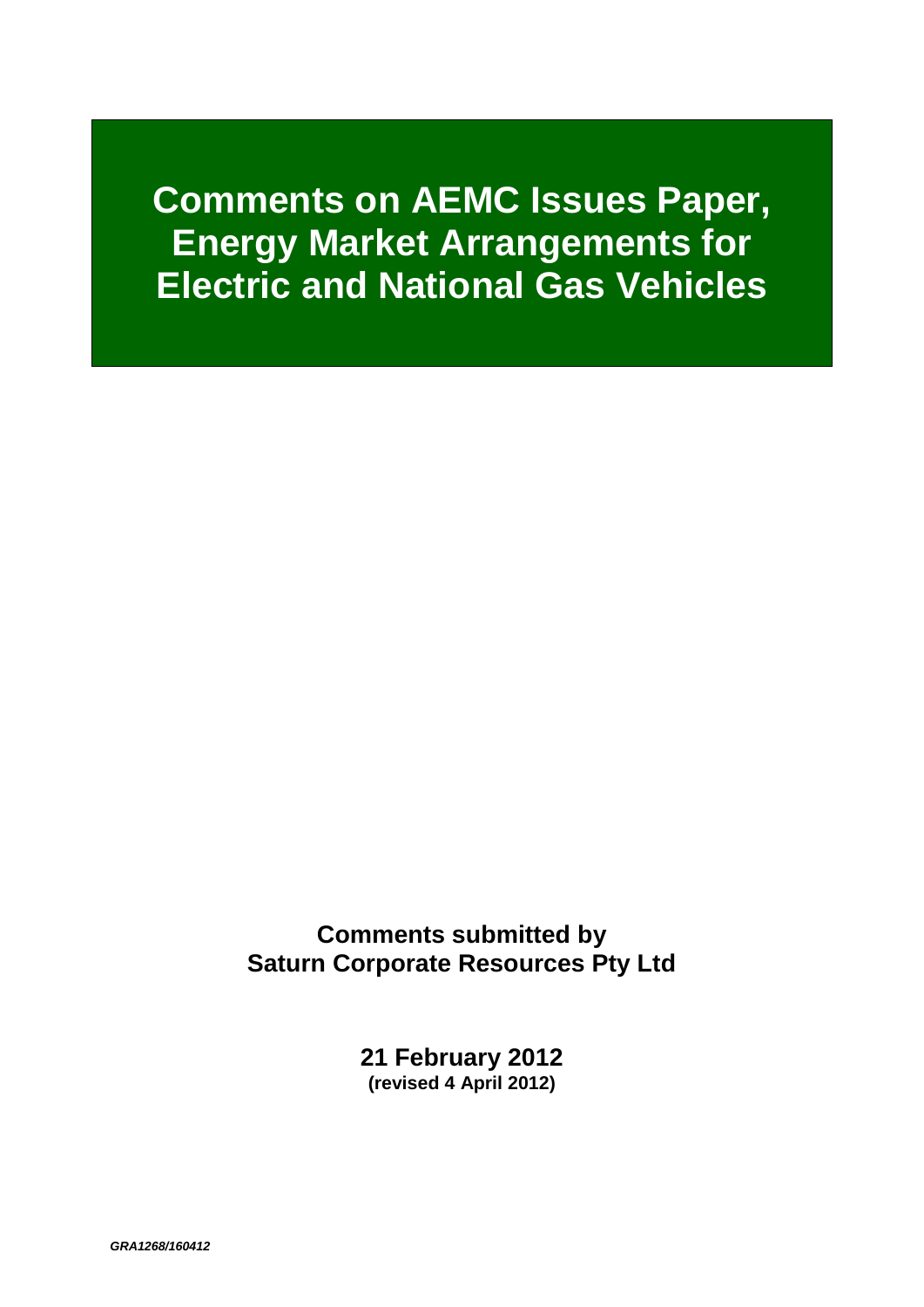# **1. Introduction**

These comments on the AEMC Issues Paper on Energy Market Arrangements for Electric and Natural Gas Vehicles, 18 January 2012, have been prepared by Saturn Corporate Resources Pty Ltd (SCR). Note that the principle author, Graham Armstrong, was unable to edit the prepared submission due to hospitalisation from 16 February until 29 March 2012 (heart and hip replacement surgery).

Our comments are confined to electric vehicles: battery electric vehicles (BEVs) and plug-in hybrid vehicles (PHEVs), collectively referred to as PEVs. The context for our comments is a project we undertook in 2011, *Analysis of the Impacts of Electric Vehicles on the New South Wales and NEM Electricity Grids* for the NSW Department of Climate Change and Water, in association with Futura Consulting and the National Institute of Economic and Industry Research (NIEIR).

It had seven specific objectives, as follows:

- **to forecast low, medium and high PEV adoption scenarios in NSW and the NEM in** 2020, 2030 and 2040;
- **to determine the potential impacts of these alternative take-up rates on PEVs on** electricity distribution networks at the NSW state and NEM levels;
- to assess the impacts of the PEV charging on electricity generation requirements in NSW and the NEM;
- to advise on appropriate Government intervention such that future grid impacts are managed;
- to evaluate the impact of EV adoption on greenhouse gas emissions in NSW and across the NEM in future;
- to advise on the potential future economic and environmental benefits that could derive from consumer acceptance of PEVs; and
- **to identify barriers within the electricity sector that would prevent these benefits from** being realised.

Our response to the AEMC issues paper therefore addresses issues related to Question 1 – Assessing the take up of EVs; Question 3 – costs imposed by EVs on electricity markets, Question 7 - EV metering issues, Question 8 - Options for EV charging and Question 14 Network Issues: Network reinforcement and integration.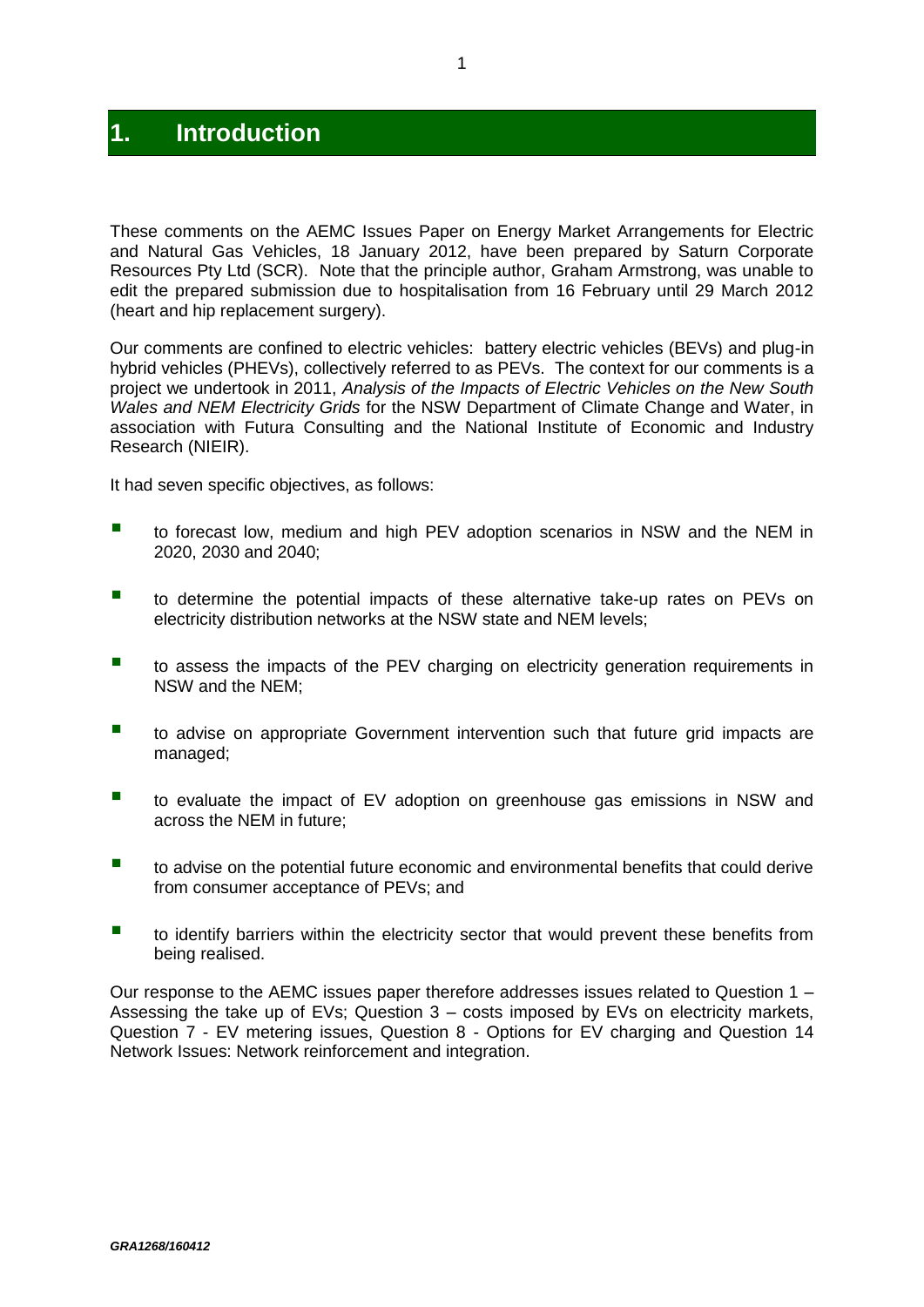# **2. Methodology for estimating electricity grid impacts**

### **The Futura, SCR, NIEIR study, 2011**

Initially, high-level modelling was undertaken to assess the system-wide impacts of PEVs on the NSW and NEM electricity grids. For each of the regions, six baseline scenarios of annual electricity energy, maximum demand and the associated summer and winter 10% POE<sup>1</sup> daily load profiles for the period 2012 to 2040 were developed from the AEMO's 2010 and 2011 NTNDP forecasts. The scenarios represent varying levels of state economic growth and carbon prices (variables which have been found to be significant influencers of electricity consumption) and all exclude PEVs. Supply-side greenhouse gas emission coefficients were also modelled for each of the twelve BAU scenarios.

A transport model was developed: key variables included: the penetration of PEVs from 2012 to 2040; PEV charging characteristics, charging management regimes, and vehicle types. The model was developed to assess the annual energy and maximum demand (at time of system NSW or NEM system peak) requirements of PEVs. Hourly and daily demand profiles for PEV charging loads were also developed. Charging profiles (levels, timing) were developed from New South Wales vehicle travel data. For example, length and timing: departure, destination, home arrival.

Combining the electricity sector and the transport sector models enables quantitative assessment of the impact of incremental PEV loads on the NSW and NEM BAU baseline electricity scenarios, generation requirements and  $CO<sub>2e</sub>$  emissions. Importantly, overlaying the hourly daily demand profiles for the expected PEV charging loads on the BAU summer and winter 10%POE load profiles demonstrates the benefits of Managed or Controlled charging regimes as a means of shifting PEV demand away from system peak periods and mitigating the impacts of the PEV charging load on the grid.

While the high level modelling provides an assessment of the 'average' system-wide impacts of increasing PEV penetrations across the NSW and NEM electricity grids, the impacts in localised areas of the distribution network may differ significantly from the 'average' in the short term if 'early adopters' of PEVs, or PEV charging infrastructure are concentrated in specific geographical areas. Case studies developed by the project team, in conjunction with Ausgrid and Essential Energy, were used to explore the potential localised impacts of PEVs at the distribution transformer and sub-feeder level and how this could translate to network augmentation requirements and associated capital expenditure.

The study reviewed and used a range of technical EV data from an earlier study for the NSW Department of Climate Change and Water (DECCW) by AECOM.

 $\overline{a}$ 

A forecast 10% POE maximum demand figure will, on average, be exceeded only 1 year in every 10 and thus represents a 'worst case scenario for assessing the impacts of PEVs on the power grid.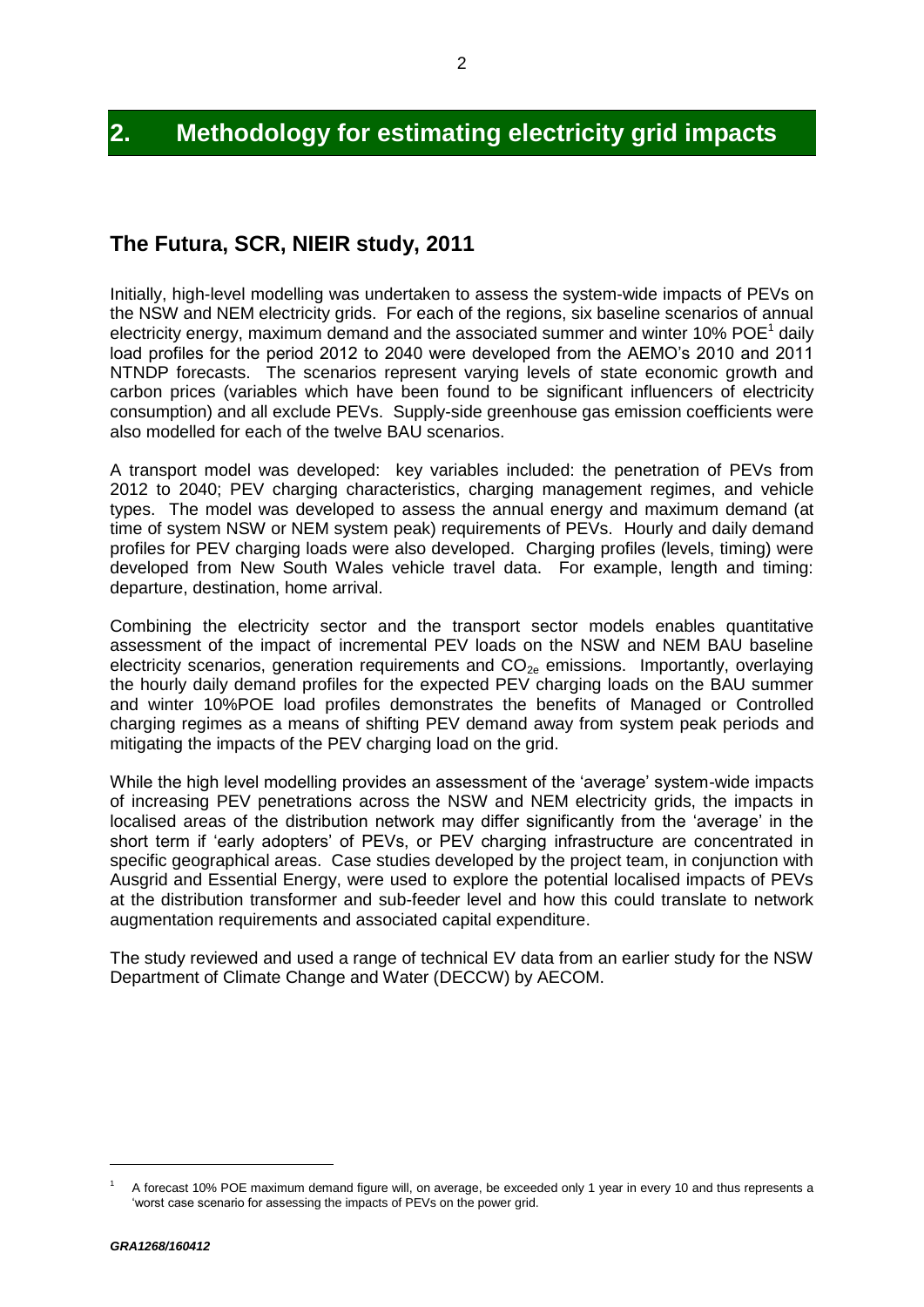### **Scenarios and sensitivities**

Six scenarios were used in the model to represent different levels of  $CO_{2e}$  intensity and economic growth for the BAU electricity sector in the absence of PEVs entering the marketplace.

- **Scenario A Fast rate of change**: There is sustained high economic growth in Australia and the rest of the world and high global energy prices. Low emission generation technologies are becoming economic. A high carbon price, corresponding to a 25% carbon reduction target from 2000 by 2020 is in place.
- **Scenario B Uncertain world:** Economic growth is strong but without strong carbon incentives, R&D stalls, low-emission electricity generation technology costs remain high and the retirement of coal fired plant is delayed. The carbon price is low, corresponding to a minimal 5% carbon reduction target from 2000 by 2020.
- **Scenario C – Modest rate of change:** The economy is doing reasonably well. New generation low emissions technologies are developing and some low emissions technologies are maturing. The carbon price increases, corresponding to a 15% carbon reduction target from 2000 by 2020.
- **Scenario D Independent climate action:** Economic growth is reduced and there is a high carbon price, corresponding to a 25 per cent carbon reduction target from 2000 by 2020.
- **Scenario E – Slow Rate of Change:** There is a low rate of economic growth worldwide. R&D in new low emission generation technologies is slow. A low carbon price equivalent to a 5 per cent carbon reduction target from 2000 by 2020 is introduced.
- **Scenario Alt B:** All dimensions of Scenario B remain unchanged but there is no carbon price leading to the lowest decline in GHG emissions.

The above scenarios, along with the associated annual MWh energy requirements, MW of MD in summer and winter and peak day hourly load profiles were derived from the AEMO's 2010 and 2011 NTNDP reviews. The outputs from the AEMO's 2011 reviews, which cover the period 2012 to 2030, were extended to 2040 by the project team.

The transport model covered the energy consumption and other performance attributes of four vehicle types: BEVs; PHEVs; HEVs (hybrid electric vehicles) and ICEs (internal combustion engines), covering five vehicle categories. Private vehicle with engine size <1.8l (small); private car with engine size >1.81l to 3l (medium); private car with engine size >3.1l (large); LCV; and Taxi. Three distinct market adoption cases, each based on PEVs entering the market in 2010 and penetrations over 2010-40 were developed, and from these three scenarios on EV potential impacts were developed. The first two reflect alternate views on the possible future development of PEV charging infrastructure and power (kW) levels developed by AECOM, and the third was developed by the project team.

 **Scenario 1 –** Household and public charging at 2.3 kW, 3.4kWand 6.3 kW (Level 1, Level 2-slow and Level 2 rapid) is available. Charging times range from around 3.8 hours/40 km to approximately 1.4 hours/40km. PEV penetrations are relatively low (termed **Low**);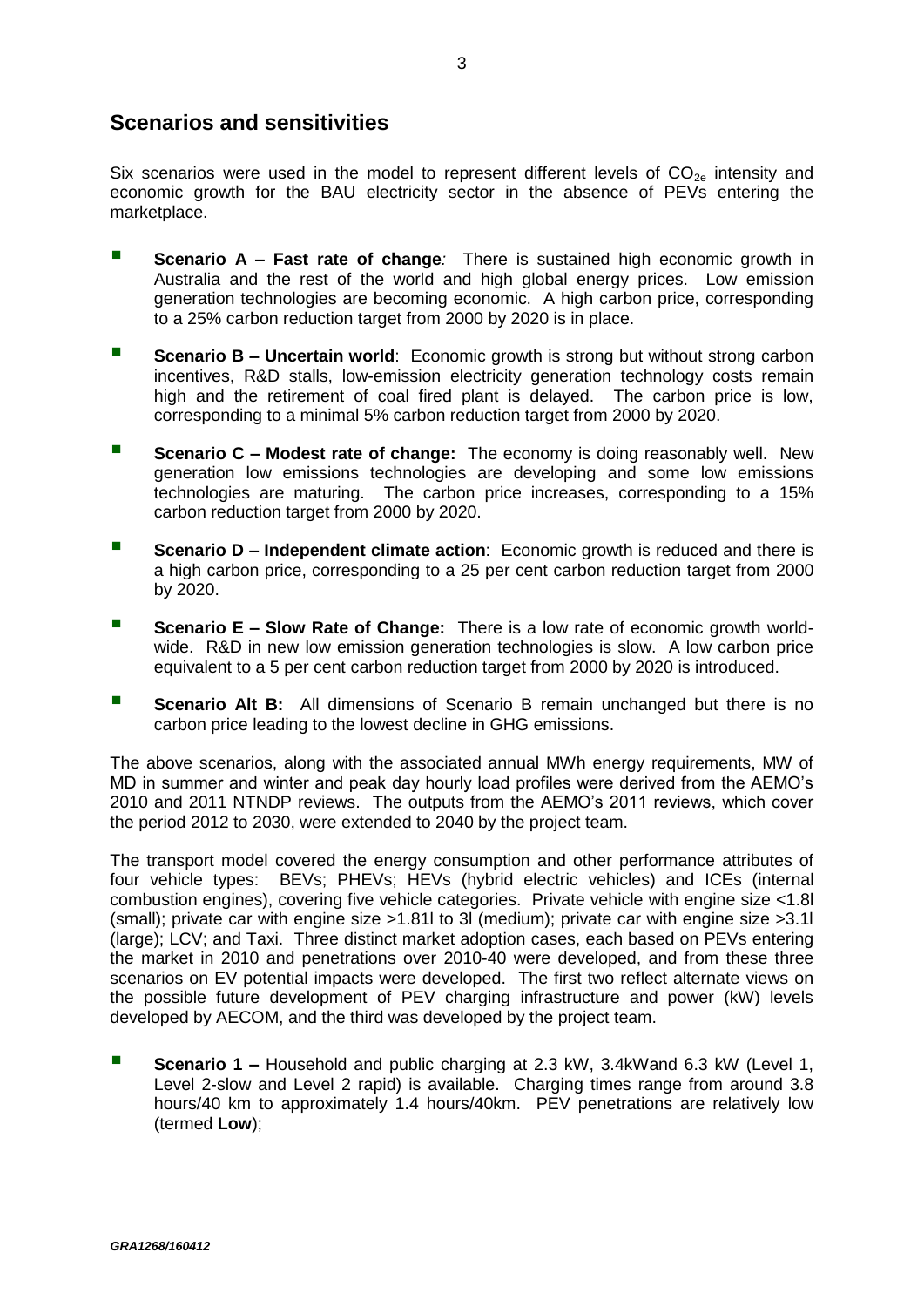- **Scenario 2 –** Level 1 and 2 charging is available at households and pubic charge point s and Level 3 (50kW to 190 kW with charging times of around 10 mins/40 km to 3 minutes/40km) is available at rapid charging stations. The additional infrastructure increases PEV penetrations (termed **AECOM High)**; and
- **Scenario 3** was developed by the project team as a sensitivity to Scenario 2 to 'test' the impact of oil and electricity prices and the inclusion of excise as a proxy for road user charges, on PEV take-up rates (termed **High).**

BEVs and PHEVs annual sales as a percentage of the total New South Wales fleet sales were estimated for the 2010-2040 period, see **Table 1**.

| Table 1     | PEV (BEV, PHEV) annual sales as a percentage of total New South Wales fleet<br>annual sales |                |                |  |  |  |
|-------------|---------------------------------------------------------------------------------------------|----------------|----------------|--|--|--|
|             | 2020                                                                                        | 2030           | 2040           |  |  |  |
| <b>BEV</b>  | $0.6\%$ to 1.5%                                                                             | 2.2% to 5.9%   | 5.9% to 16.0%  |  |  |  |
| <b>PHEV</b> | 1.9% to 2.2%                                                                                | 25.2% to 32.2% | 49.2% to 62.9% |  |  |  |

**PEV forecast fleet numbers for the NEM** were derived pro- rata from the NSW numbers using data on the number of registered vehicles on the road by type in 2010 for each NEM region.

Finally, a simplified model comprising three specific charging regimes based on analysis of BTS NSW household survey data on current driving patterns was constructed:

- **Unmanaged charging** with no price signals to shape behaviour, drivers will charge PEVs at their own discretion;
- **Managed charging** price signals, such as TOU, are used to offer an incentive to drivers to charge their vehicles during off-peak time periods when the demand for electricity on the grid is lower (controlled charging in the AEMC is a subset of managed charging); and
- **Smart charging** allows PEVs to interact with the grid and optimise the timing of the vehicle charging.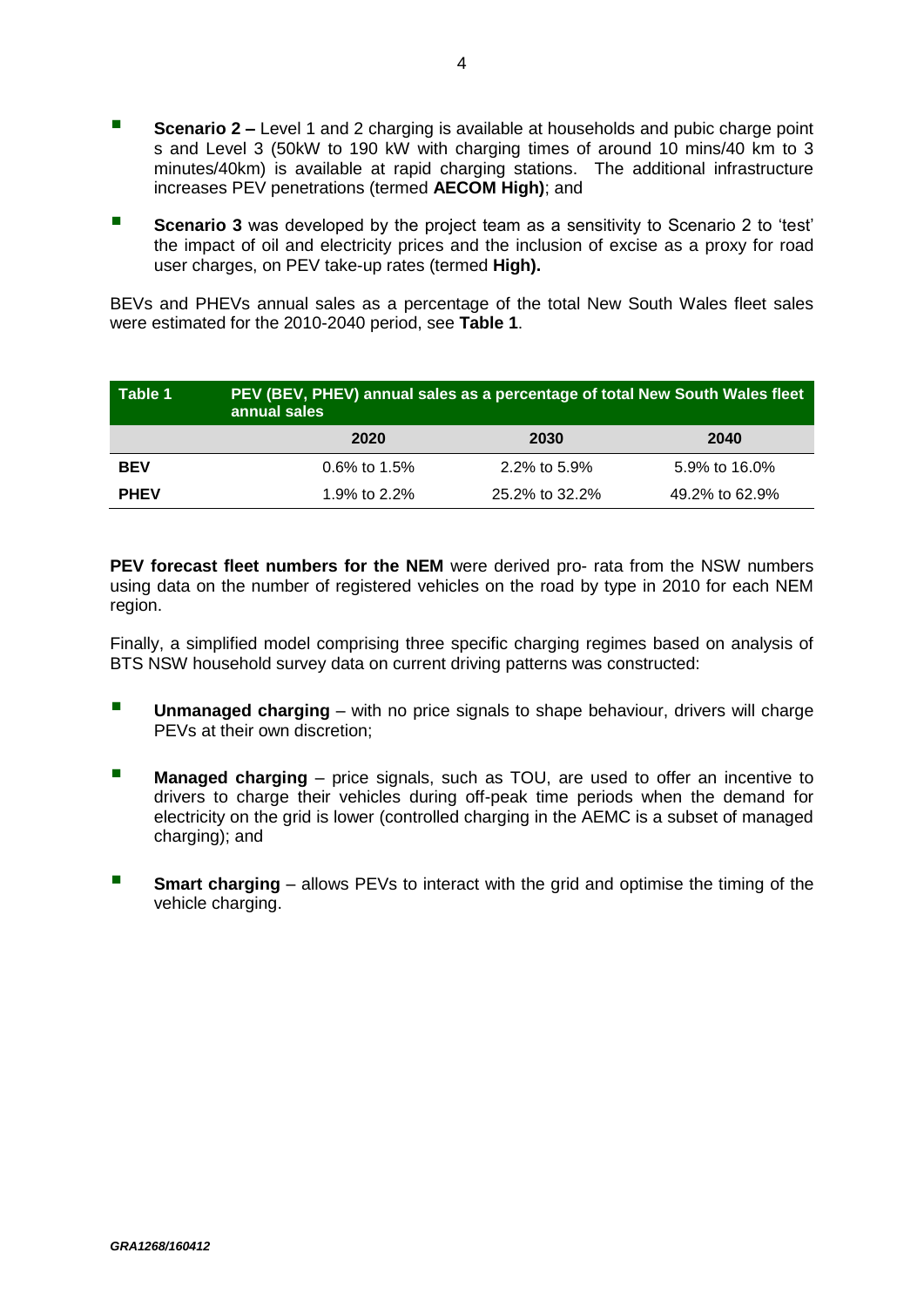### **3. SCR team study evaluation and issues**

Initially an earlier paper prepared for the NSW Department of Environment and Climate Change (DECCW) by AECOM, *Economic Viability of Electricity Vehicles* (4 September 2009) was reviewed. The analysis in this earlier study, which was not intended to cover the same objectives as the SCR/Futura/NIEIR study, was extended to cover a range of economic scenarios (see above), to assess recent studies on PEV penetrations, to update electricity and oil price forecasts, to detail grid and GHG emission impacts, and to assess the integration of PEVs with renewable electricity.

In the PEV penetration area a deficiency we found in a range of EV studies recently (2007- 2011) undertaken was a failure to consider the issue of road user charges for electric vehicles. That is, although it is a blunt instrument, excise on fuels for internal combustion engine (ICE) vehicles, can be viewed as a road user charge.

If PEVs were exempted from some form of excise equivalent (PHEVs will not be completely exempt), albeit involving significant but not insuperable<sup>2</sup> administrative issues, PEV would have a significant advantage over ICEs. As PEV penetration increased, compared with a non-PEV scenario, some other revenue source(s) would have to be found to maintain a given revenue if PEVs were revenue exempt. Ideally universal direct road use charging would be introduced (as proposed by a range of economists (including the Nobel Laureate William Vickery in the 1960s). The level playing field issue for PEVs and ICEs is significant and would also include similar treatment of emissions (GHG, noxious) for ICEs and EVs. In the SCR team study "excise equivalence" for PEVs and ICEs was estimated.

Other areas of sensitivity analysis in projecting the comparative economics of PEVs and ICEs are:

- (i) PEV costs, particularly the future prices (and performance) of batteries: see for example the Boston Consulting Group (BCG) study, *Batteries for Electric Cars: Challenges, Opportunities and the Outlook to 2020*, 2010;
- (ii) comparative actual on-road fuel consumption of ICEs and EVs;
- (iii) changes in electricity and ICE fuel prices; and
- (iv) climate change policies affecting the greenhouse gas intensity (GHGIs) of PEV and ICE fuels.

These issues were addressed in the SCR team study but not adequately in most other reviewed studies. Expansion of these issues is set out below.

#### **(i) Battery costs**

A Boston Consulting Group (BCG) and several other studies suggest that the battery cost reductions, a significant determinant of PEV penetration increases, may be overly optimistic. Accordingly, the initial price gap between comparable (size, performance) PEVs and ICE vehicles may persist for much longer than is often assumed, thus slowing the penetration of PEVs.

 $\overline{a}$ 

Exempted metered charging points could be required for PEV charging.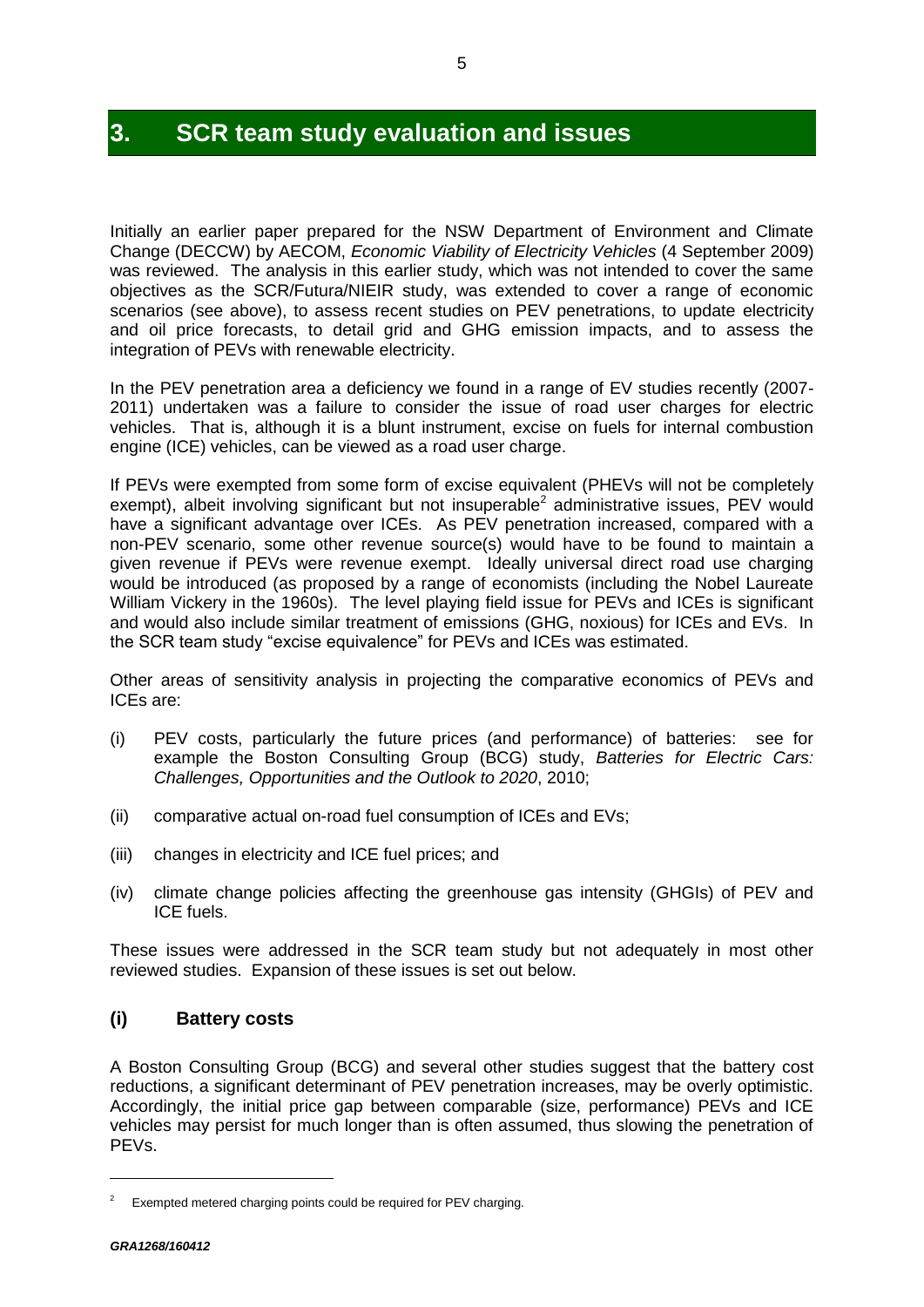#### **(ii) Comparative actual on-road performance of PEVs and ICEs**

We were not able to find a PEV study which comprehensively addressed this issue. For example, by considering actual on-road use of ancillaries, particularly internal vehicle heating and cooling which is included in on-road performance data for ICEs. It seems that more work is required on this operating cost issue.

#### **(iii) Changes in electricity and ICE fuel costs**

In their initial study for DECCW, AECOM appear to have assumed constant electricity and oil (petroleum product) prices. Both these sets of energy prices are likely to change significantly over the next 30 years and thus affect the operating costs of PEVs and ICEs. Factors influencing these prices are climate change policies and supply-demand conditions. Also, in the case of electricity changes in generation, fuel prices (at  $\frac{1}{2}$  CO<sub>2</sub>e) and fuel mixes, network costs and retail margins.

In the case of ICE fuels energy source mixes (petroleum products, biofuels, gas) and the prices of the energy sources in the mix must be considered. For example, crude oil prices, although likely to exhibit volatility, could be significantly higher or somewhat lower (on average) than current prices over the period to 2050.

The SCR/Futura team conducted a Delphi analysis of fuel prices: see **Attachment A**.

#### **(iv) Greenhouse gas intensities (GHGIs) of PEV and ICE fuels**

GHG emissions on a full fuel cycle basis (FFC) will depend on PEVs and ICEs, in addition to their actual on-road performance, on the energy ( $tCO<sub>2</sub>e/MWh$ ) mixes of their respective fuels.

In low GHGI electricity jurisdictions, such as Tasmania, Iceland, Norway and France, PEVs would have a clear GHG emission advantage, but in most of Australia, with the current fuel mix, the advantages may not be significant. However, over time with carbon pricing the GHG advantages of PEVs will increase as the GHGI of electricity drops, unless ICE fuels have a significantly higher alternative fuel component.

**Note, however, that in the emissions area, PEV penetration may well be driven by urban air quality concerns and regulations.** This will apply regardless of electricity GHGIs.

### **Renewable electricity/PEV integration issues**

PVs: output not significant in peak electricity demand periods.

Vehicle to grid (V2G) issues include use of PEVs for renewable electricity storage, availability of stored energy and battery impacts.

Federal Renewable Electricity Target (RET) constraints.

Smart grid importance.

A presentation on the SCR/Futura study to the NIEIR Energy Conference, Melbourne, December 2011 is provided in **Attachment B**.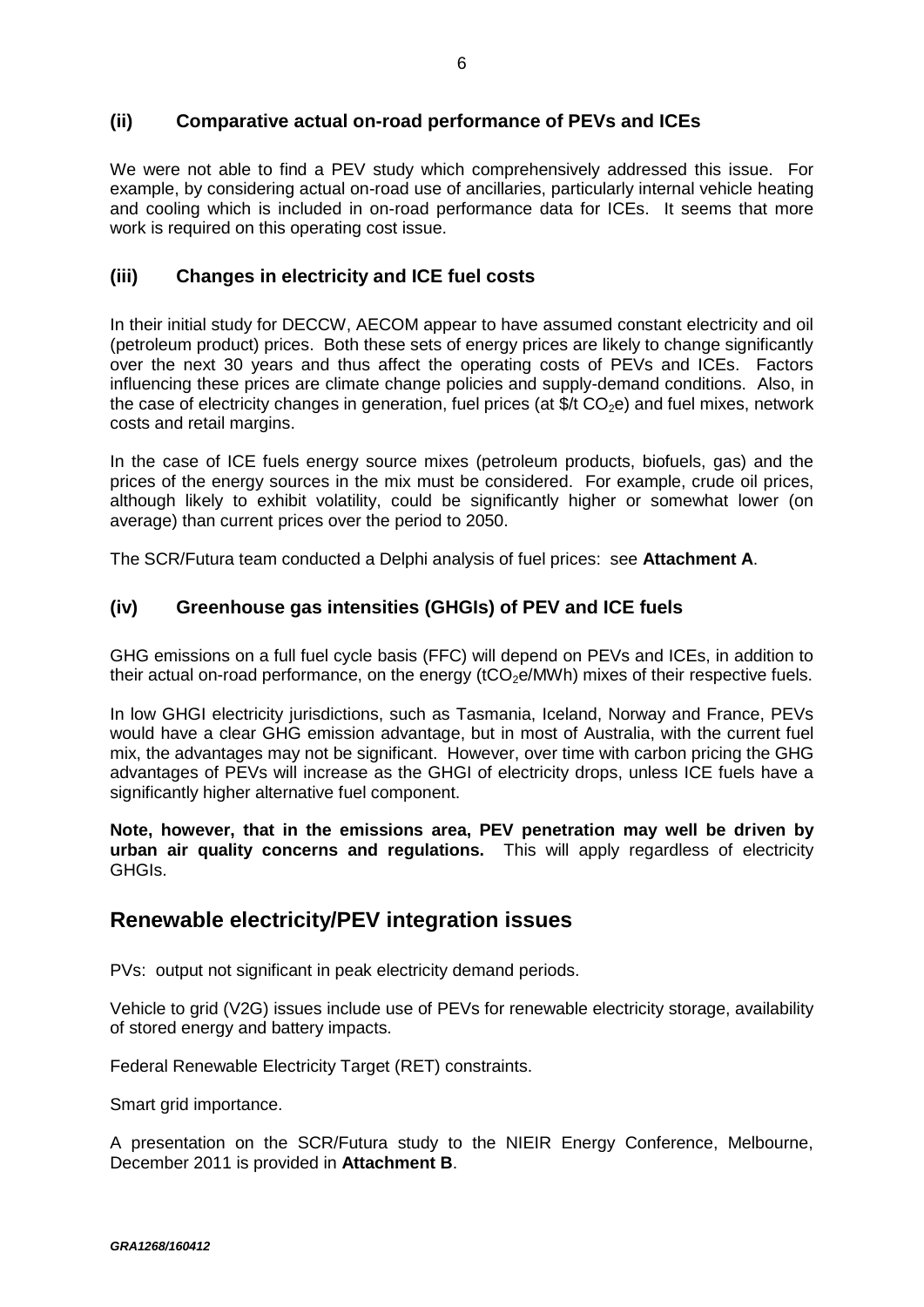### **4. Key findings and recommendations of SCR/Futura/NIEIR study**

- 1. Currently most studies project that PEV penetrations will become substantial after 2020, when initial costs of EV and ICE vehicles are comparable and ICE fuel prices rise relative to electricity prices. This PEV penetration projection depends, however, on a number of factors including:
	- (i) reductions in battery costs and improvements in battery performance;
	- (ii) electricity/ICE fuel prices diverging substantially; and
	- (iii) treatment of road user charges for PEVs and ICEs.
- 2. Under the PEV penetration increases used in this study, before 2020 the impacts of PEVs on the New South Wales and NEM systems will be minimal in all scenarios. The most significant impacts estimated would occur after 2030 as PEV penetrations increase.

This will allow jurisdictions and electricity system managers adequate time to:

- (i) monitor EV penetrations and their impacts; and
- (ii) develop strategies to manage potential EV impacts.
- 3. In New South Wales and the wider NEM winter electricity peaks are increasing due mainly to the increased use of reverse cycle air conditioners (RACs) for space heating. Accordingly, attention of EV impacts on system peaks and overall demands should not be focussed solely on summer peaks.
- 4. Unmanaged EV impacts (MW requirements) are significantly higher than Managed and Smart impacts when these charging control techniques are introduced post-2020. This indicates the need to commence exploring the options for deploying these techniques and to determine the timing of their introduction.
- 5. In the 100 per cent BEV scenarios, impacts (MWs) are significantly higher than the 50 per cent BEV and 50 per cent PHEV scenarios.

PHEVs would probably be preferred to EVs for higher kilometre users (LCVs, taxis). This would reduce the need for peak charging by these categories.

6. Higher carbon prices depress overall electricity demands as electricity prices rise but may not significantly affect EV/PHEV purchase decisions because EV/PHEVs purchase prices could become more competitive with ICE vehicles if petroleum fuel prices increases offset electricity price increases.

As a result, in the carbon price scenarios EV/PHEV impacts would increase relative to the no carbon price scenarios.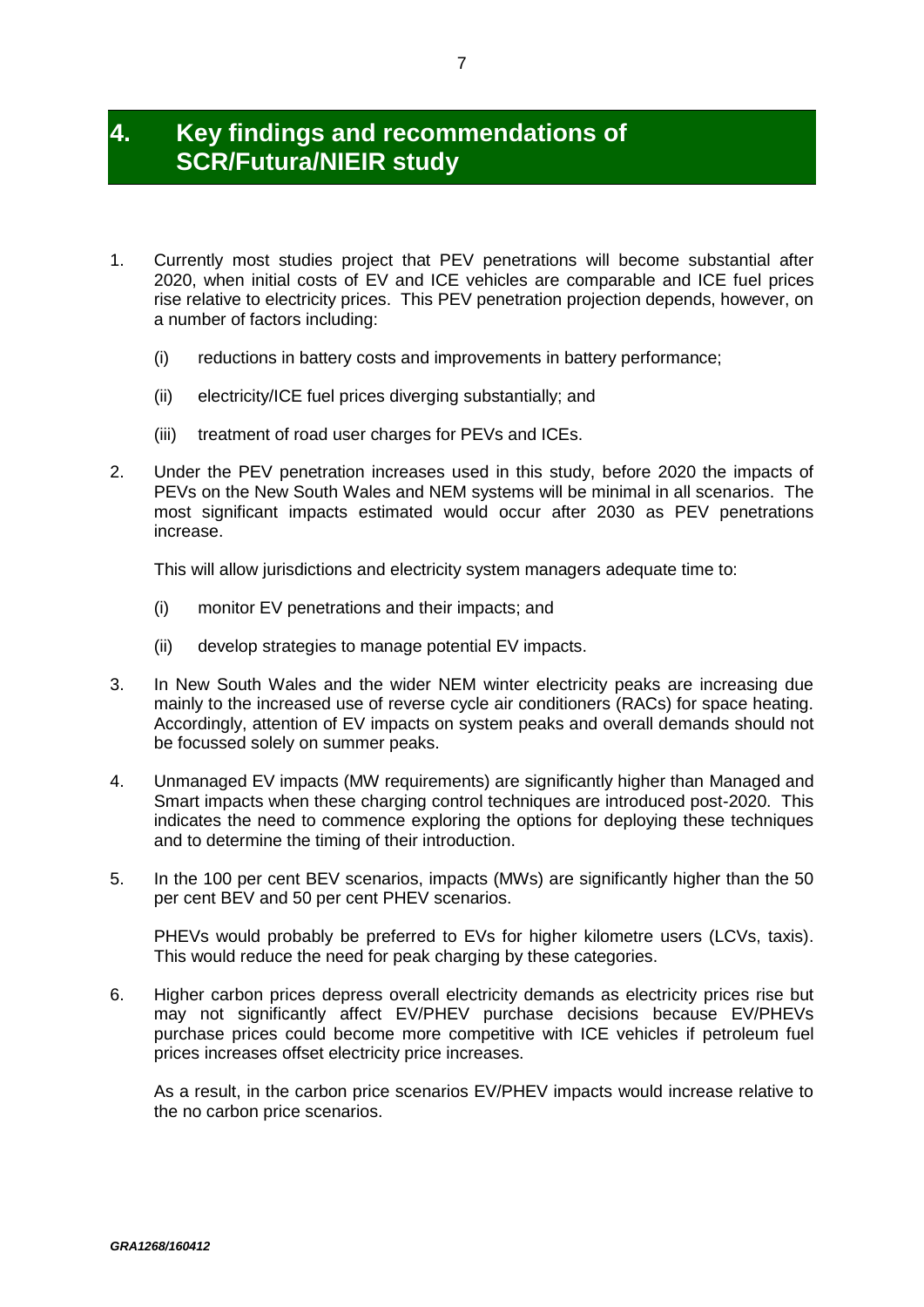7. Managed charging, which encourages charging in off-peak periods (2000 to 0700) increases demands (MWs) relative to no PEV scenarios in the off-peak periods and thus raises system capacity factors. In virtually all cases (except for maximum 2040 NEM EV penetrations) MW demands do not increase above projected BAU (no to low PEV penetration) system peaks.

The impact of Managed charging on off-peak demands needs to be carefully monitored as it has implications for the generation mix (potentially greater use of higher sent-out cost OCGTs). Thus, off-peak demands approach overall system peaks as PEV penetration increases under managed charging.

- 8. System peaks **without** PEVs are often similar to peaks **with** PEVs before 2030 and in lower PEV penetration scenarios, but are often earlier than PEV scenario peaks. This pattern has implications for system managers and participants (generators, networks and retailers). Higher PEV peaks imply increased peak capacity and potentially higher capacity factors for higher cost and higher GHGI peakers (OCGTs).
- 9. The phase-out of electric resistance water heating the load of which is predominantly in off-peak periods will free up significant off-peak capacity for PEV charging.
- 10. If large numbers of PEVs eventuate, TOU pricing is unlikely to be sufficient to manage PEV loads. 'Smart charging' capability would appear to be an essential function capability to enable load management of PEVs, as TOU pricing alone is unlikely to provide a firm limit on peak demands. Unless the distributor is able to directly control and manage the PEV charging load there may be occasions where, under certain cases, the PEV charging load could create new peak demands at the system (peak, off peak) and localised network levels.
- 11. The study analysis indicates potentially significant GHG benefits (net) as PEV penetration increases even as the electricity GHGI declines with carbon pricing. GHG results are however sensitive to carbon pricing, renewable electricity policies, actual on road efficiencies of PEV and ICE vehicles and future trends in ICE GHGI, as a result of policies (gm/km standards, for ICE fuels) and the economics of bio-fuels.
- 12. Further detailed study would be required to fully explore Vehicle to grid (V2G) technical and non-technical issues. But there are significant potential benefits from V2G. However, V2G potential benefits are only likely to be realised if smart charging is introduced post 2020 when it coincides with high EV market penetration.
- 13. Electric vehicles owners do not currently pay any excise duty on their electricity use. Excise duty on ICE fuels, although a blunt instrument, is a proxy for a road-user charge. Without similar imposts on PEVs road use by PEVs would be essentially free. Direct road user charges for all road-use vehicles would be preferred. Accordingly some form of road-user charge will eventually have to be applied to PEVs. Carbon pricing as currently proposed in Australia will apply to electricity but not to road vehicles under 4.5 tonnes. Also, PEV advantages in urban air quality must be addressed, for example by adjusting road user charges for PEVs in urban areas. These "level playing field" issues must be addressed as EV penetration increases. Road user charging is an important issue which must be addressed in PEV strategies.
- 14. There is considerable potential for the of use renewable electricity to charge PEVs. To realise this potential in the Australian context consideration will have to be given to future RE (small and large scale) economics, the characteristics of RE generation (intermittent/variable and base load), incentives to use RE for charging and how RE could be linked with PV charging in a smart grid system.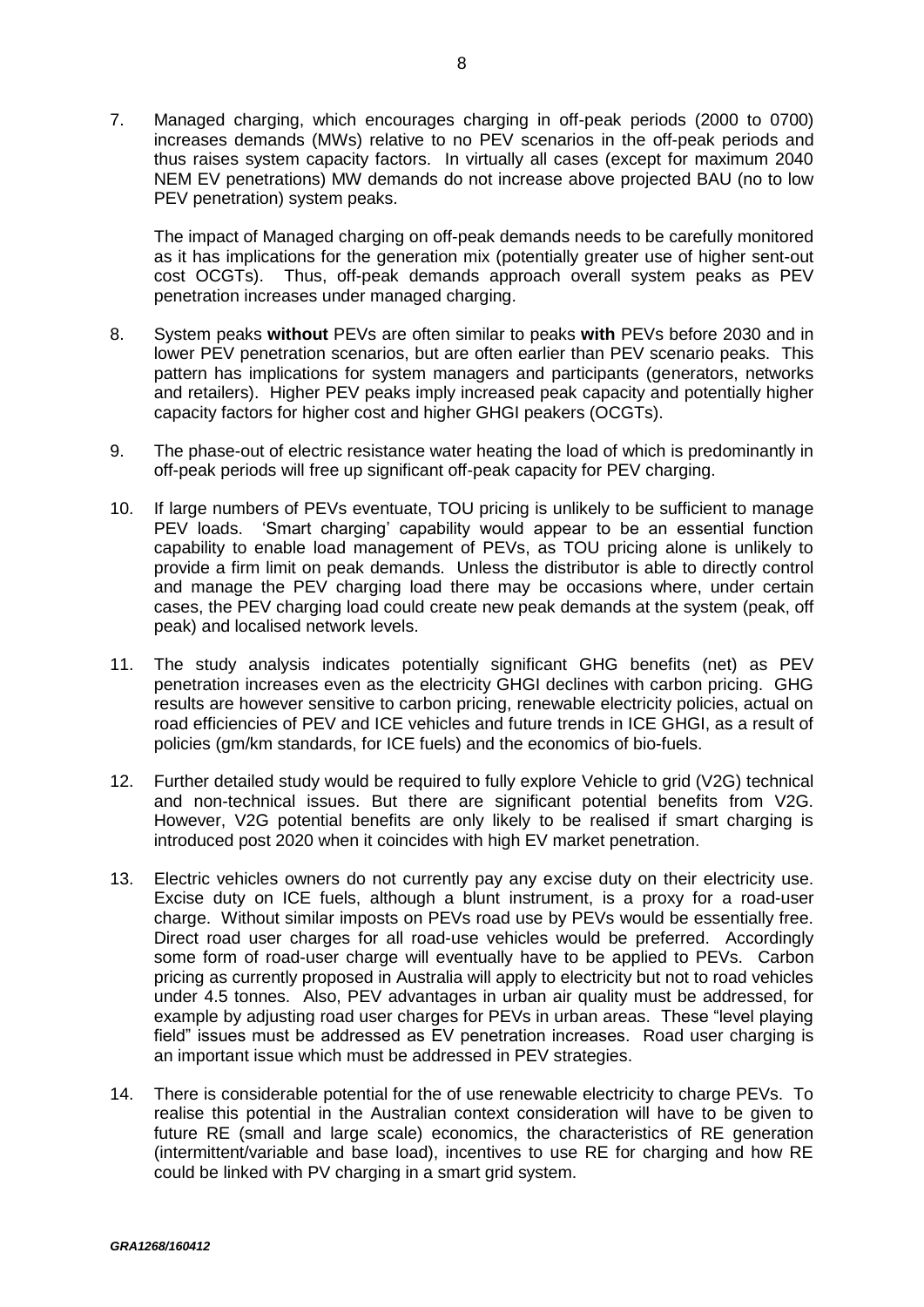- 15. The study analysis and results indicate that:
	- (i) PEV penetration projections may be optimistic when fuel (oil product, electricity) prices, battery cost level playing field issues are considered;
	- (ii) potential negative impacts on the electricity system (generation and networks) can be managed with emerging techniques (time of use pricing, smart grid);
	- (iii) there is scope to link renewable/green energy with electric vehicle systems; and
	- (iv) emissions (urban, GHG) reductions from transport can be reduced through electric vehicle use.

With respect to PEV penetrations, note that despite substantial promotion by General Motors (GM) of their Volt (PEV) in 2011, 2011 sales totalled 7,500 units. GM's target for 2012 was 45,000 units and given the disappointing 2011 result Volt production was suspended in March 2012. These are early days for PEVs in the market place and these early results do not mean that expected market penetrations by 2020 and beyond will not be realised.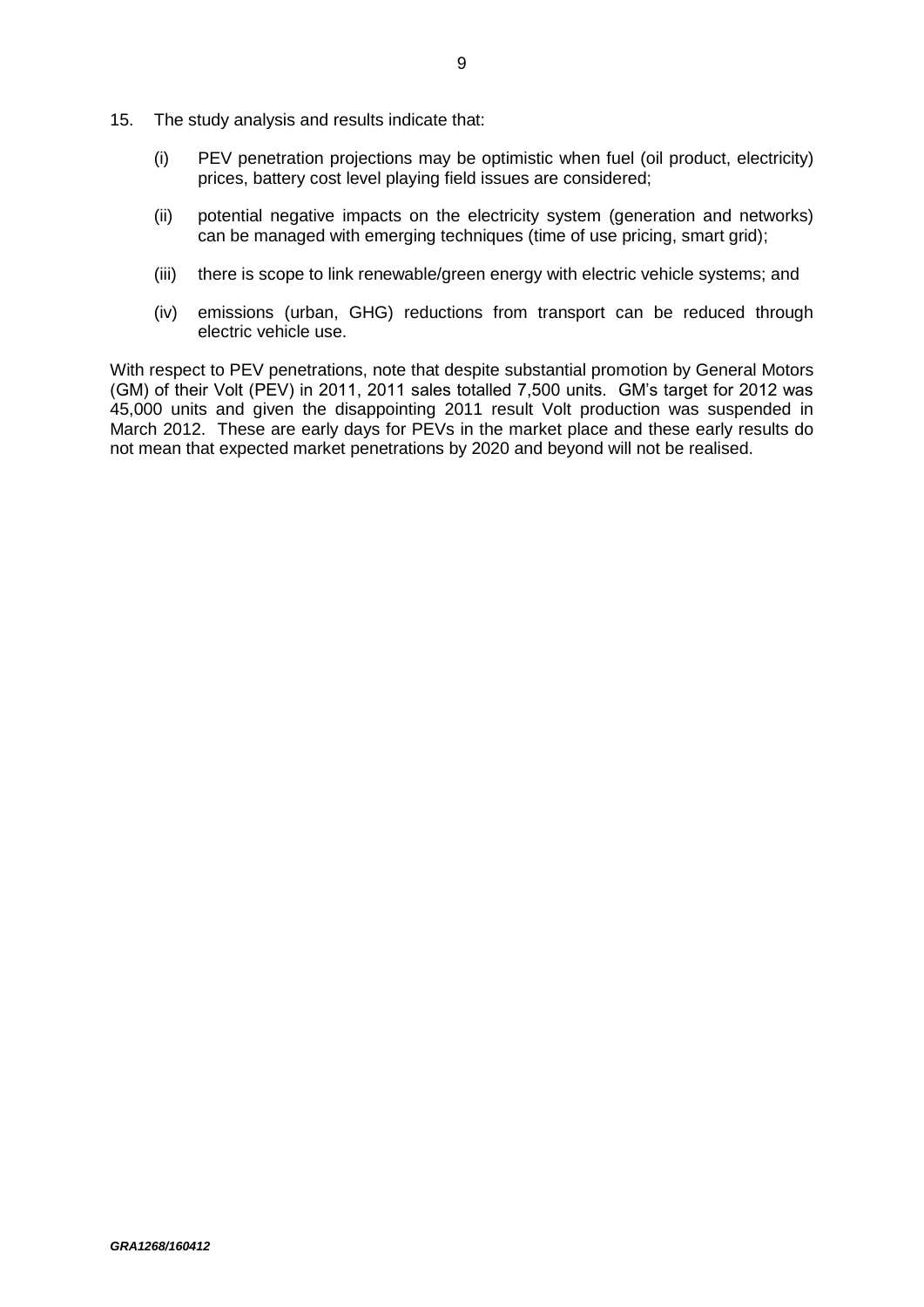### **Attachment A**

# **EV take-up/market penetration: Delphi analysis approach to important penetration factors**

In forecasting EV take-up critical assumptions are:

- electricity prices;
- oil (petroleum product) prices; and
- road user charges for EVs (excise is a proxy).

Future electricity prices depend on electricity generation fuel prices (at  $$0/t$  CO<sub>2</sub>e); network (transmission, distribution tariffs); program impacts (RET, ESS); and carbon pricing.

Oil prices depend on global supply and demand trends.

Road user charges: currently excise is a proxy for road user charges. It is not credible to assume that EVs will not be required to pay road user charges.

Sensitivity analysis on AECOM's analysis in these areas is required. To do this the Futura team undertook a Delphi analysis of these factors.

#### **Delphi Panel approach**

One way of estimating the future impact of significant analysis factors is to convene a Delphi Panel of persons knowledgeable in these areas. Each Delphi Panel participant attaches a probability to a range of values for these factors: at different times into the future. Future probability (which must add to 1 for a specific factor) values are averaged. Thus, based on probabilities attached to future factor values average futures values for each factor are derived.

In the Delphi factor exercise, six persons knowledgeable in the areas participated: two from Futura, two from SCR and two from NIEIR.

The Panel convenor presented a range of values for each factor over 2011 to 2040 and explained the rationale for the range of values presented.

Each panel member attached a probability to each value put forward and from these probabilities a probable value was computed for each factor in each time period.

Panel members were permitted to insert values outside the Panel convenor's range.

An example for oil prices is provided below.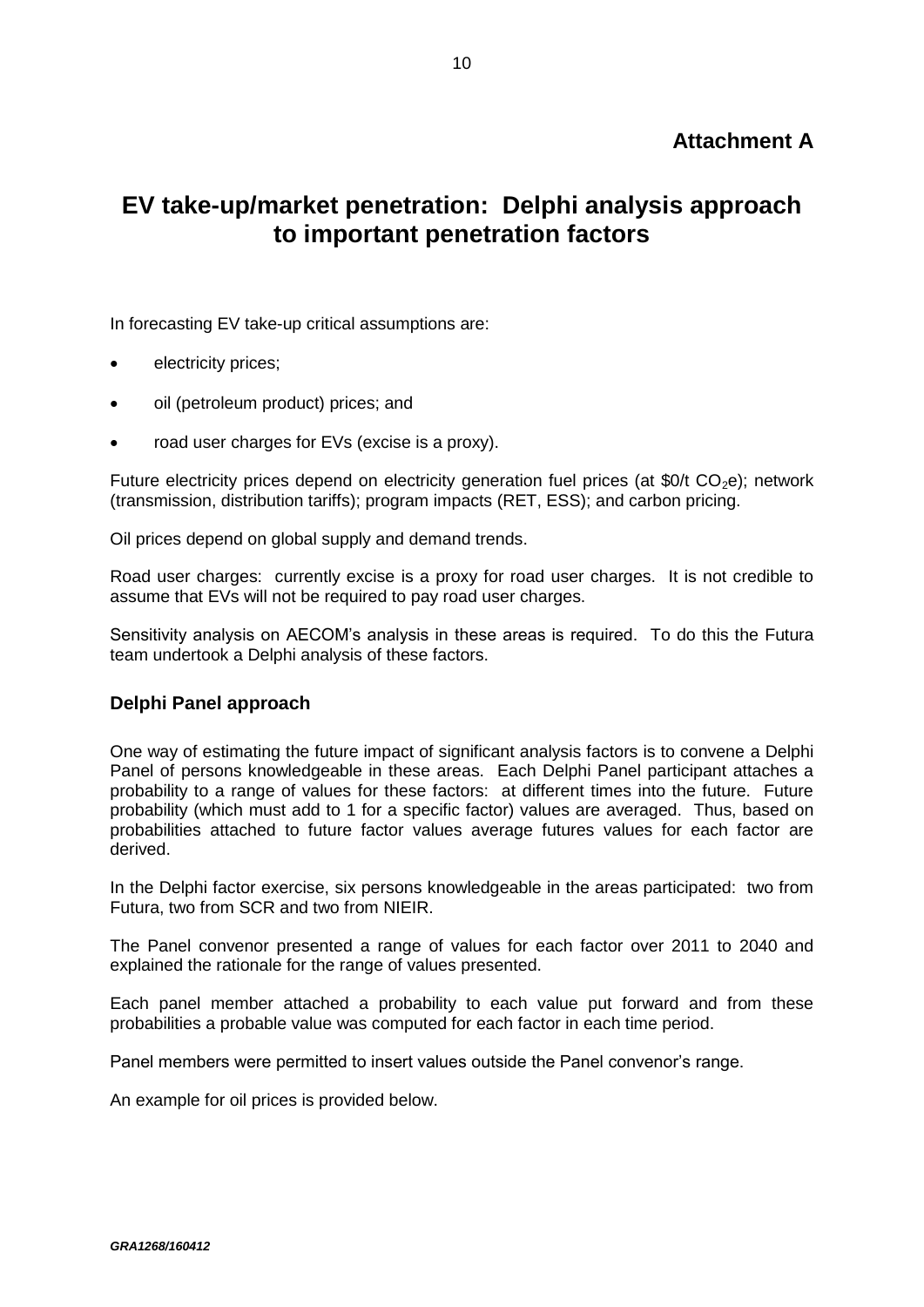#### **Oil prices, 2011 to 2040 (A\$/barrel, 2011 \$'s)**

| 2040     | 2035 | 2030 | 2025                                                        | 2020 | 2015 | 2011      |
|----------|------|------|-------------------------------------------------------------|------|------|-----------|
| 250      | 220  | 200  | 180                                                         | 160  | 140  | 100       |
|          |      |      | $PA = .7$ $PA = .7$ $PA = .7$ $PA = .7$ $PA = .7$ $PA = .6$ |      |      | $PA = .2$ |
| 160      | 160  | 160  | 150                                                         | 125  | 100  | 120       |
|          |      |      | $PA = .2$ $PA = .2$ $PA = .3$ $PA = .3$ $PA = .3$ $PA = .4$ |      |      | $PA = .6$ |
| 80       | 80   | 80   | 80 -                                                        | 80   | 80   | 80        |
| $PA = 0$ |      |      | $PA = .1$ $PA = .1$ $PA = 0$ $PA = 0$ $PA = 0$              |      |      | $PA = .2$ |

Panel member A (PA input) probabilities attached to average annual prices

Price range sourced from BITRE, IEA and a range of oil analyst views.

For Panel member A, higher oil prices are most probable and PA in 2015 and 2020 replaced some prices with higher prices. PA also believes that post-2020 low prices of \$80/barrel have zero probability.

PA's probable prices are as follows.

| 2011 | $$(100 \times .2 + 120 \times .6 + 80 \times .2) = $(20 + 72 + 16) = $108/b$ |
|------|------------------------------------------------------------------------------|
| 2015 | $\$(140 \times .7 + 100 \times .2 + 80 \times .1) = $(98 + 20 + 8) = $126/b$ |
| 2020 | $$(160 x .7 + 125 x .2 + 80 x .1) = $(112 + 25 + 8) = $143/b$                |
| 2025 |                                                                              |
| 2030 |                                                                              |
| 2035 |                                                                              |
| 2040 |                                                                              |
|      |                                                                              |

Approaches to future electricity price analysis and to road user charges, together with background notes are set out below.

#### **Electricity prices, 2011-2040, 2011 \$'s**

As retail electricity prices comprise several components (fuel prices, network costs, noncarbon pricing policy impacts and carbon pricing impacts) a discussion of each element and the factors affecting each element preceded the Delphi analysis.

This discussion was led by a presentation from the Panel convenor on a range of future electricity price estimates (SCR/NIEIR, IPART out to 2012-13, KPMG-Econotech) for the residential sector. Following this published electricity price forecasts were presented, followed by the Delphi analysis, again for the same time periods used in the oil price projections.

Particularly important elements are network (influenced by a number of factors, including EV penetrations) and carbon  $(CO<sub>2</sub>e)$  prices.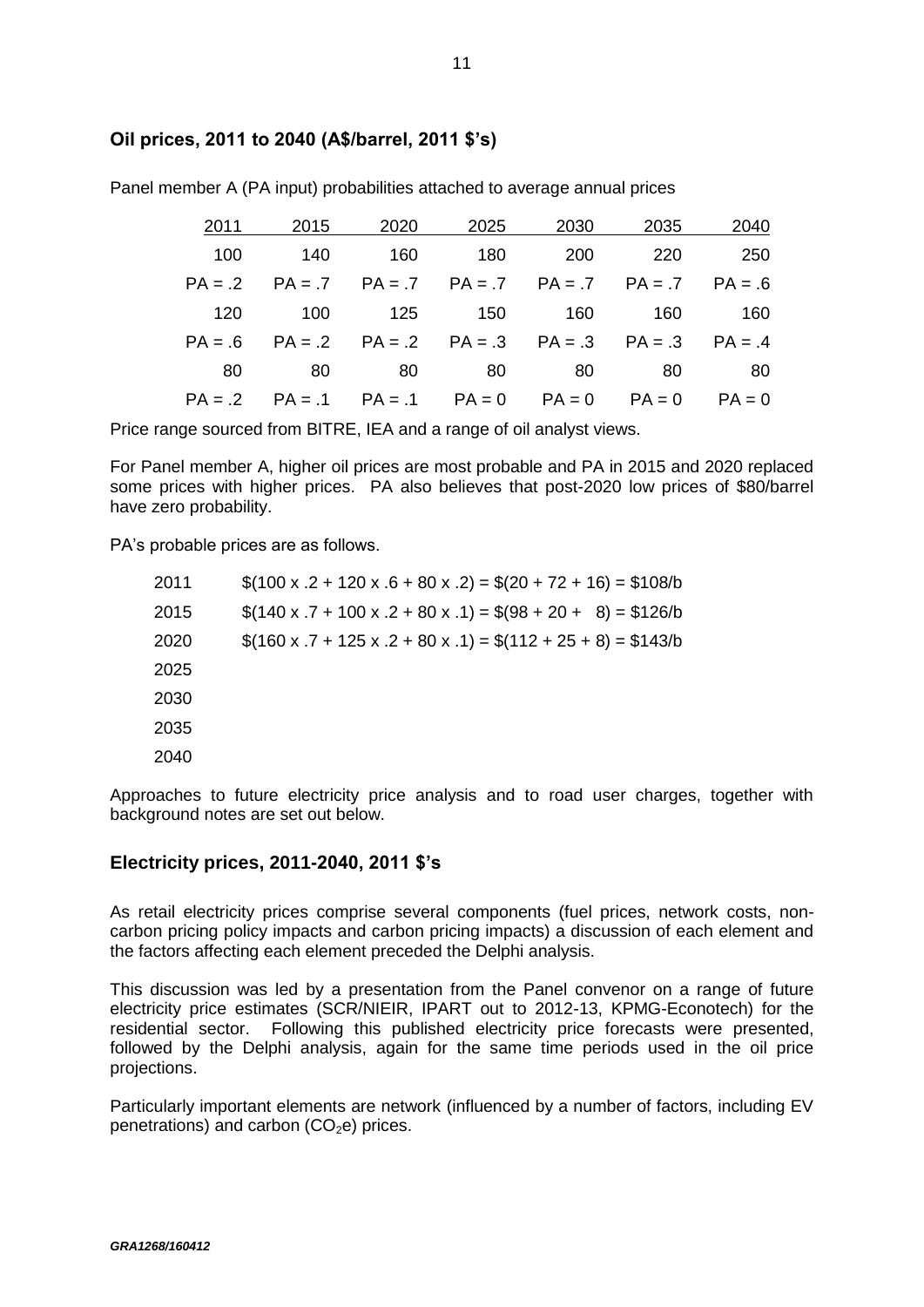#### **Results of Delphi analysis energy prices and road user charges**

Panel Members

#### *Futura Consulting*

John Fazio

Bonnie Fulford

#### *National Institute of Economics and Industry Research*

Ian Manning

Stephen McCalman

#### *Saturn Corporate Resources Pty Ltd*

Graham Armstrong

Bill Unkles

The 6 Panel Members were presented with a range of scenarios, which after discussion on key factors affecting the forecasts and a review of other agencies forecasts were weighted. The following table provides a summary of the weighted results.

Points to note in the table are that the Standard Deviation of panel members results widens as the forecast period lengthens, reflecting the greater uncertainty of longer term projections. However the opposite effect is evident with regard to the timing and level of application of road user charges for Electric vehicle users.

The results of the Delphi panel analysis are provided in Table A.1. Prices are in 2011 \$s.

| Table A.1                                           | <b>Results of Delphi analysis</b> |         |         |       |       |        |        |        |
|-----------------------------------------------------|-----------------------------------|---------|---------|-------|-------|--------|--------|--------|
|                                                     |                                   | 2011    | 2015    | 2020  | 2025  | 2030   | 2035   | 2040   |
| Oil prices                                          |                                   |         |         |       |       |        |        |        |
| Mean                                                |                                   | 110.1   | 117.0   | 140.4 | 164.8 | 171.5  | 145.5  | 155.3  |
| Median                                              |                                   | 112.0   | 110.5   | 145.0 | 174.0 | 164.0  | 153.4  | 163.3  |
| Standard deviation                                  |                                   | 5.8     | 19.2    | 17.0  | 19.0  | 23.5   | 68.3   | 76.8   |
| <b>Electricity residential and commercial</b>       |                                   |         |         |       |       |        |        |        |
| Mean                                                |                                   | 200.0   | 238.7   | 285.8 | 311.1 | 328.4  | 368.8  | 359.7  |
| Median                                              |                                   | 200.0   | 234.0   | 283.3 | 308.4 | 322.5  | 365.8  | 347.5  |
| Standard deviation                                  |                                   | 0.0     | 10.6    | 9.8   | 9.5   | 15.7   | 17.0   | 27.1   |
| Road user charges, share of excise paid by EV users |                                   |         |         |       |       |        |        |        |
| Mean                                                |                                   | $0.0\%$ | $5.0\%$ | 34.9% | 53.8% | 72.5%  | 88.3%  | 92.5%  |
| Median                                              |                                   | $0.0\%$ | $5.0\%$ | 39.0% | 62.5% | 83.8%  | 100.0% | 100.0% |
| Standard deviation                                  |                                   | $0.0\%$ |         | 28.6% | 40.4% | 31.1%  | 20.4%  | 11.7%  |
| Likely date for introduction of road user charges   |                                   |         |         |       |       |        |        |        |
| Mean                                                |                                   | $0.0\%$ | 13.3%   | 46.7% | 63.3% | 96.7%  | 96.7%  | 96.7%  |
| Median                                              |                                   | $0.0\%$ | $0.0\%$ | 40.0% | 65.0% | 100.0% | 100.0% | 100.0% |
| Standard deviation                                  |                                   | $0.0\%$ | 21.6%   | 45.5% | 38.3% | 8.2%   | 8.2%   | 8.2%   |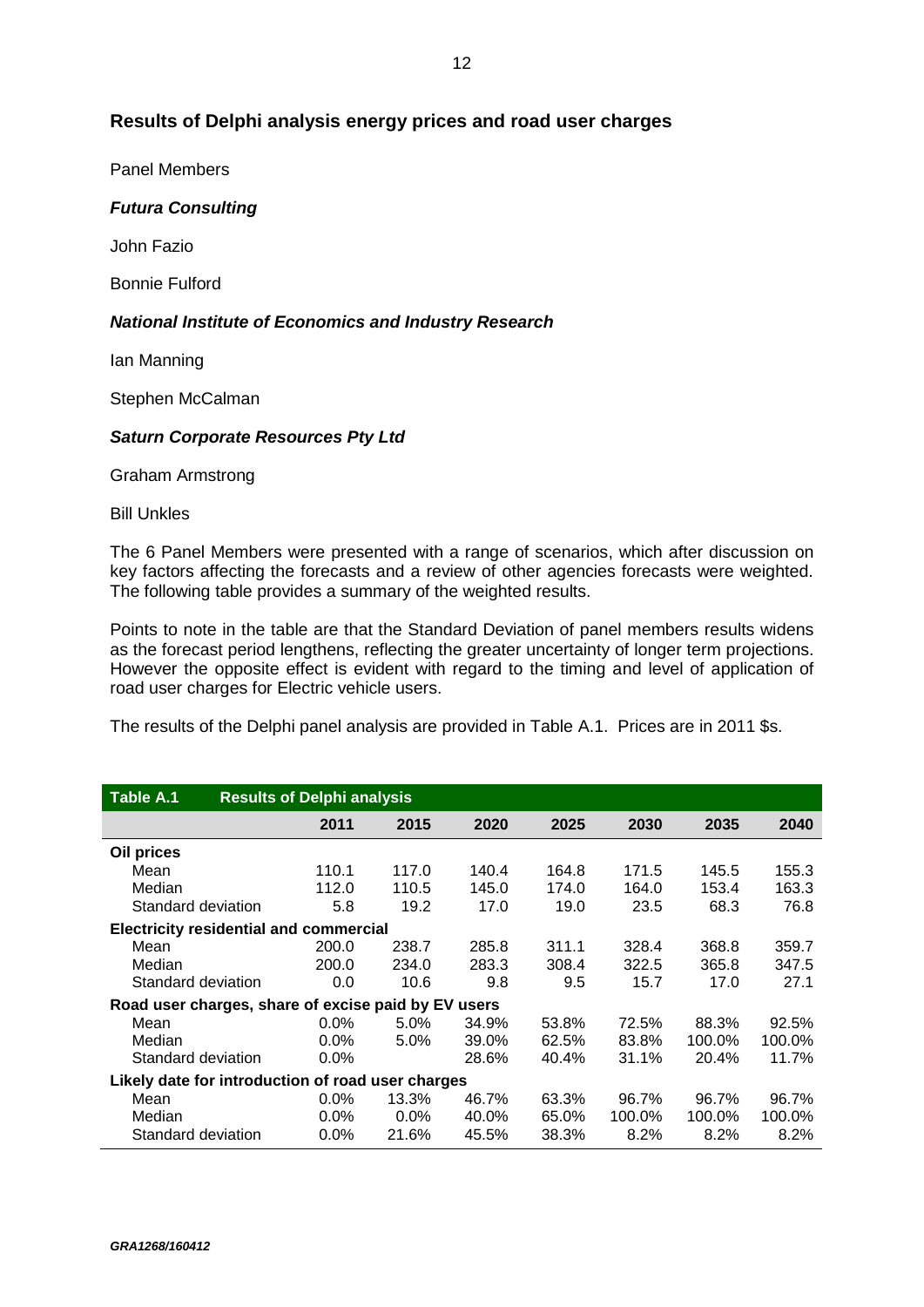### **Attachment B**

# **A presentation on the SCR/Futura study NIEIR Energy Conference, December 2011**

| Focus:                        | <b>ELECTRIC VEHICLE (EV) STUDY</b><br>Impact on electricity system (MWs, MWhs) over 2011-40<br>in NSW and the NEM. |                                                       |                                                          |  |  |
|-------------------------------|--------------------------------------------------------------------------------------------------------------------|-------------------------------------------------------|----------------------------------------------------------|--|--|
|                               | international studies.                                                                                             | EV (PHEV, BEV) penetration (% annual sales) scenarios | taken from a previous NSW study and compared with recent |  |  |
|                               | 2020                                                                                                               | 2030                                                  | 2040                                                     |  |  |
| <b>BEV</b>                    | $0.6 - 1.5$                                                                                                        | $2.2 - 5.9$                                           | $5.9 - 16.0$                                             |  |  |
| <b>PHEV</b>                   | $1.9 - 2.2$                                                                                                        | $25.2 - 32.2$                                         | $49.2 - 62.9$                                            |  |  |
| <b>Charging kWs and times</b> |                                                                                                                    |                                                       |                                                          |  |  |
| <b>Scenario 1</b>             | HH, public charging at 2.3 kW, 3.4 kW and 6.3 kW,<br>3.7 hours/40 km down to 1.4 hours/40 km.                      |                                                       |                                                          |  |  |
| <b>Scenario 2</b>             | Scenario 1 plus rapid at 50-190 kW $(10.3 - 2.7 \text{ minutes}/40 \text{ km})$ .                                  |                                                       |                                                          |  |  |
| <b>Charging regimes</b>       |                                                                                                                    |                                                       |                                                          |  |  |
| Unmanaged:                    | no price signals to alter charging behaviour.                                                                      |                                                       |                                                          |  |  |
| Managed:                      | price incentives such as TOU for off-peak charging.                                                                |                                                       |                                                          |  |  |
| Smart:                        | grid interaction to optimise charging.                                                                             |                                                       |                                                          |  |  |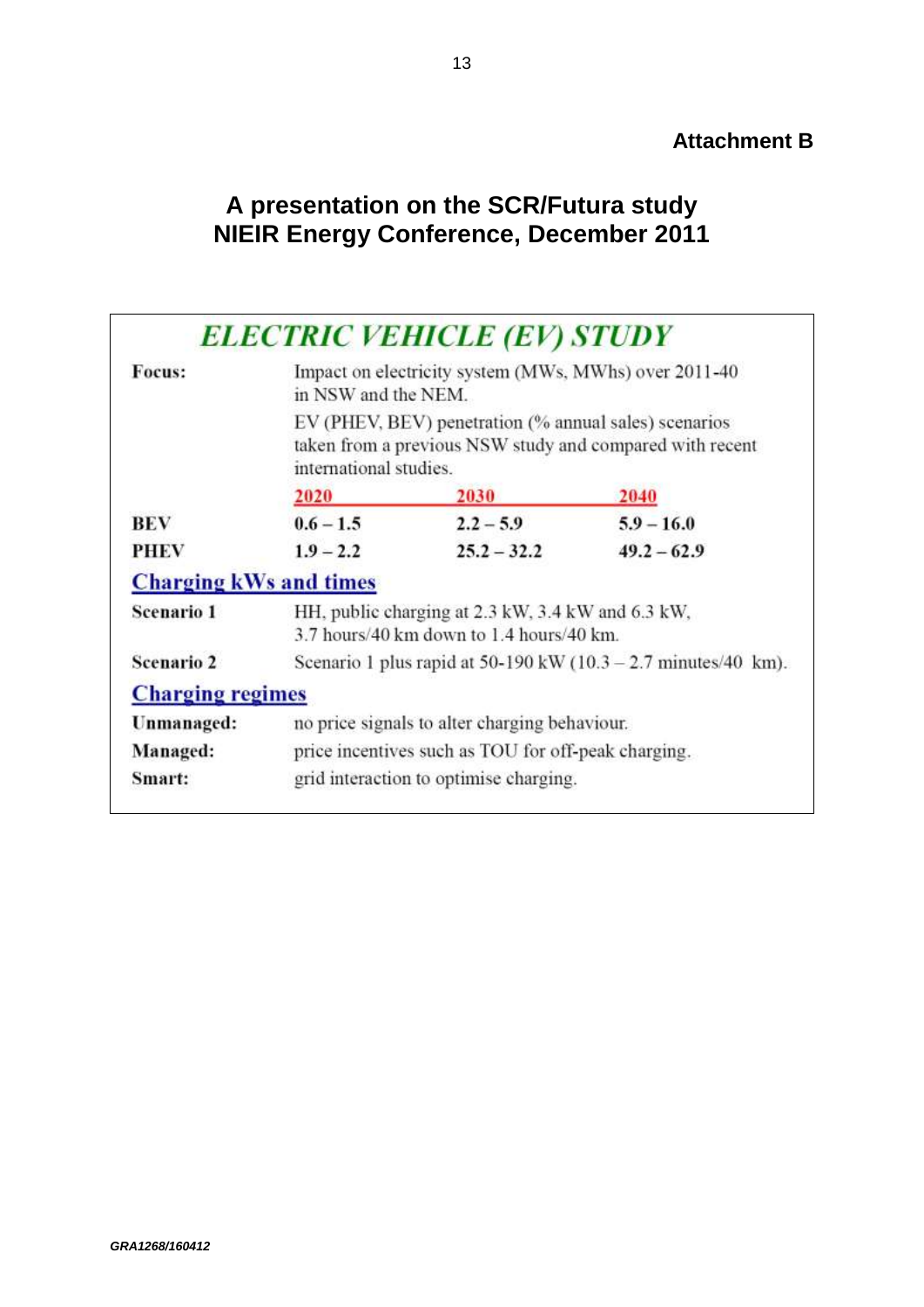# **Other study elements**

- Vehicle categories: private (3 sizes), LCVs, taxis.
- Travel patterns and distances examined from State travel data.
- Alternative economic scenarios were assessed.
- BAU summer and winter demand projections were developed for economic scenarios.
- GHG emission trends for ICEs and EVs were developed.
- In Australia the phase out of electric resistance water heaters will free up significant off-peak (2300 – 0700 hours) capacity for use by EVs.
- In NSW, the client State, winter peaks are approaching summer peaks as reverse cycle air conditioners (heat pumps) are used for space heating.
- Similar but not as pronounced impact in other NEM regions.

# **Other study issues**

- Fuel economy: actual versus rated for each vehicle category, over time.
- EV fuel economy  $(km/kWh)$  data for EVs did not appear to include energy for heating and cooling of EV interior.
- ICE fuel mix over time: will affect prices and GHGI of ICE fuel (biofuels).
- Comparison of EV penetrations with international studies (annual, cumulative)
	- cluster at  $6\% 12\%$  (annual) in 2020 but wide dispersal thereafter.
- Future oil and electricity prices (Delphi panel used).
- **Application of road user charges to EVs (excise proxy for ICEs).**
- **NORT VKT** ranges and home arrival parking patterns from State travel survey data.

VKT/day ranges

| Low    | $<$ 1 – 20 km                                            | $33\% - 41\%$ |
|--------|----------------------------------------------------------|---------------|
| Medium | $21 - 60$ km                                             | $34\% - 36\%$ |
| High   | $>60$ km                                                 | $23\% - 33\%$ |
|        | Arrival home: peaks at 1900, 16% arrive, cumulative 90%. |               |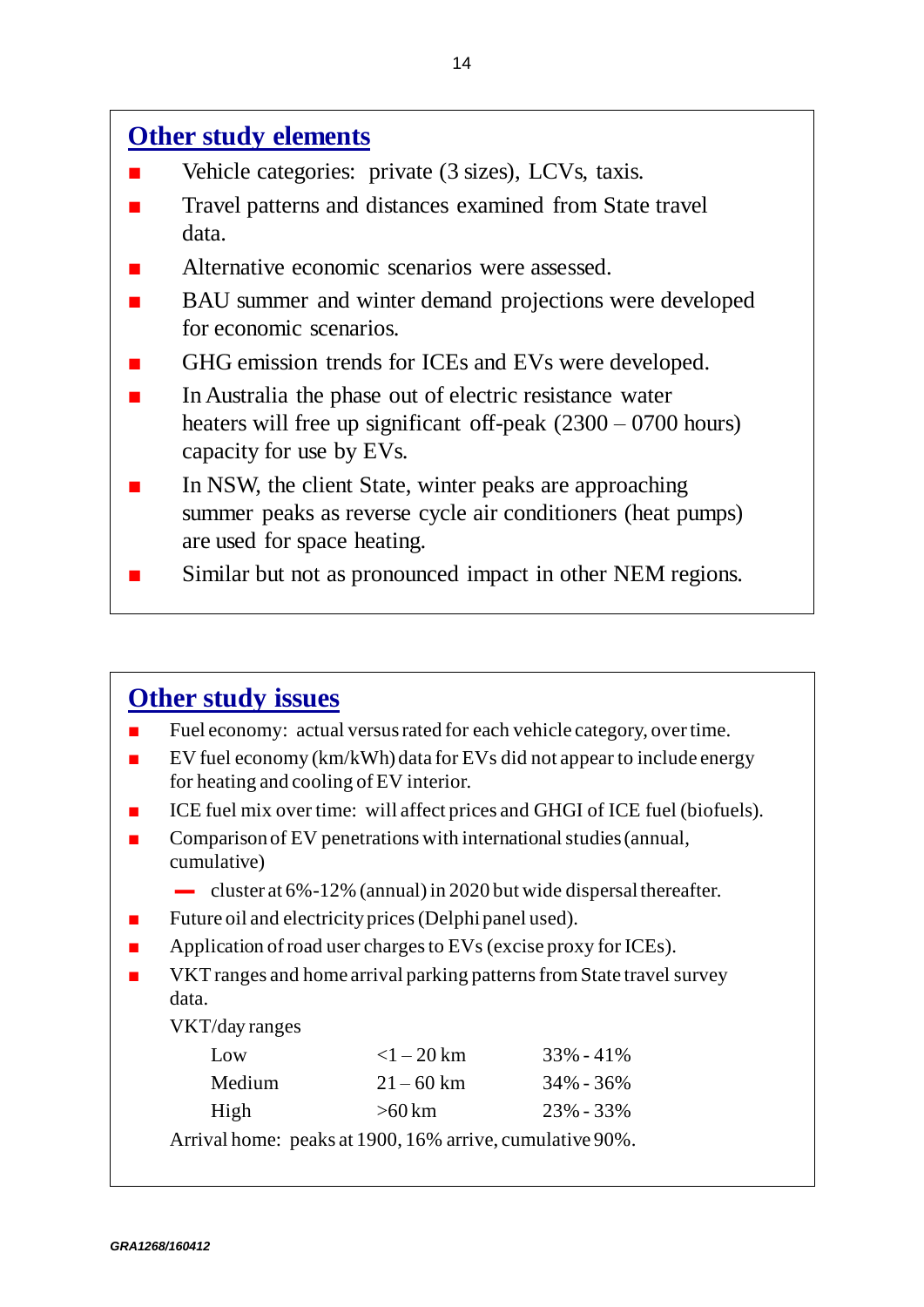### **Results: summary**

- Before 2020 impacts on electricity system is minimal with most significant impacts post 2030:
	- ▬ plenty of time to monitor and plan for higher EV penetrations.
- Unmanaged EV impacts (MWs) are much higher than managed and smart impacts.
	- ▬ strategy needed to introduce these EV charging techniques post 2020.
- **IMPACTE:** Impacts are significantly higher for 100% BEV scenarios.
- PHEVs for higher VKT categories would reduce peak impacts.
- **Encouragement of OP charging raises system capacity factors but can create** new peaks in previous OP period (2300 to 0700).
- Potentially significant GHG net benefits as EV penetration increases:
	- results sensitive to climate change policies, actual on-road efficiencies of EV and ICE vehicles and transport fuel policies (bio fuels, gm/km standards).
- Vehicle to grid (V2G) potential benefits only likely to be realised under a smart charging regime introduced post 2020 coinciding with high EV penetrations.
- Study issues and results indicate EV penetration projections may be optimistic

# **Results: summary, continued**

- Encouragement of OP charging raises system capacity factors but can create new peaks in previous OP period (2300 to 0700).
- Potentially significant GHG net benefits as EV penetration increases:
	- results sensitive to climate change policies, actual on-road efficiencies of EV and ICE vehicles and transport fuel policies (bio fuels, gm/km standards).
- Significant improvement in urban air quality at the expense of air quality near fossil fuel based plants.
- Vehicle to grid (V2G) potential benefits only likely to be realised under a smart charging regime introduced post 2020 coinciding with high EV penetrations.
- Local area (distribution impacts) may be quite significant depending on spare distribution capacity need for 3 phase etc.
- Study issues and results indicate EV penetration projections may be optimistic